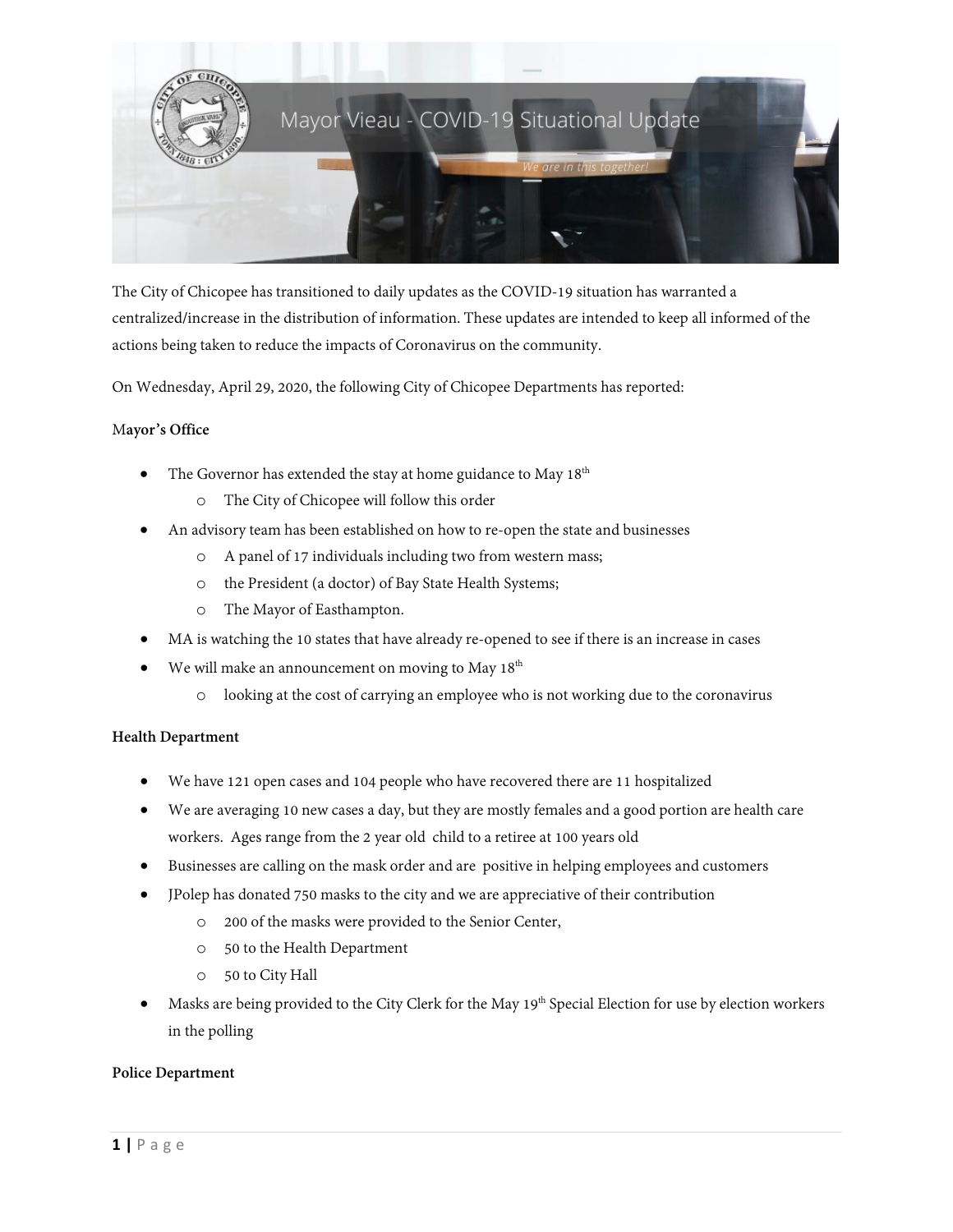- One officer who was exposed is awaiting test results.
	- o All other officers are healthy and holding steady on services and calls
- The task force is out visiting businesses and establishments
	- o A couple of the larger grocery stores are hiring details to man the doors and help with the masks for customers
	- o We are getting questions about allowing the purchase of greeting cards as Mother's Day is approaching

## **Fire Department**

- The Fire Department is fully staffed and providing services
- Grant received for over \$61,000 for COVID expenses and Ambulance expenses
- Shipment of PPE received from MEMA and was divided with the Police Department so supply of PPE is alright

# **Emergency Management**

- Brought masks in question to MEMA
	- o Confirmed that they were not the ones being questioned
- MEMA gave us another 1000 KN95 masks
- EM is continuing assistance with meal delivery at RMSC

# **COA**

- Meal delivery is at 330 on Friday
	- o Will lose the cadets next week
	- o Need help with meal delivery next week
	- o Will work with Police and other city departments to for assistance

## **DPW**

- Department is steady with staffing and maintaining services
	- o Receiving some questions on what will happen with Governor extending stay at home guidance

## **Veterans Services**

- Moving forward with programs and services
- Delivered 15 food packages and providing 10 USO food packages this week
- Working with Senior Center and Veterans who qualify are getting food distributions from Veterans instead of COA

## **Chicopee Electric Light**

• Employees are all healthy and safe